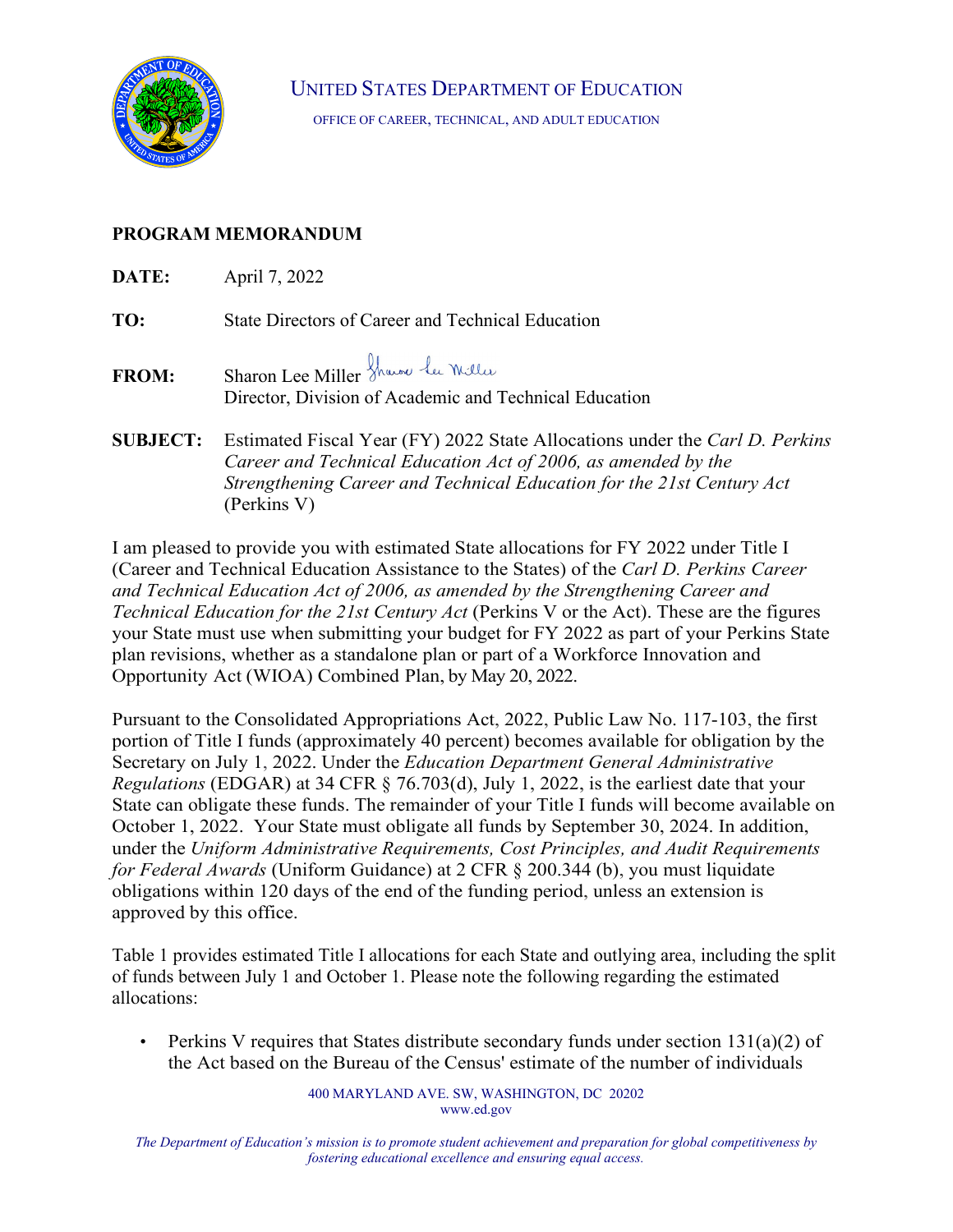aged 5 through 17, inclusive, who reside in the school district served by such local educational agency and are from families below the poverty level for the preceding fiscal year, as determined by the most recent satisfactory data used under section 1124(c)(l)(A) of the Elementary and Secondary Education Act of 1965, as amended (ESEA) compared to the total number of individuals who reside in the school districts served by all of the local educational agencies in the State for such preceding fiscal year. This computation *must* be based on the 2020 poverty estimates provided by the Bureau of the Census (in the column entitled "Relevant age 5 to 17 in families in poverty"), which are based on 2020- 2021 school district boundaries, and which may be obtained at: [https://www.census.gov/data/datasets/2020/demo/saipe/2020](https://www.census.gov/data/datasets/2020/demo/saipe/2020-school-districts.html) [school-districts.html.](https://www.census.gov/data/datasets/2020/demo/saipe/2020-school-districts.html)

- Perkins V also requires that States distribute secondary funds under section  $131(a)(1)$ of the Act based on the number of individuals aged 5 through 17, inclusive, who reside in the school district served by such local education agency for the preceding year compared to the total number of such individuals who reside in the school districts served by all local educational agencies in the State for such preceding fiscal year. This computation is based on either -
	- $\geq$  The 2020 age-5-through-17 population estimates provided by the Bureau of the Census (in the column entitled "Relevant age 5 to 17"), which are based on 2020- 2021 school district boundaries, and which may be obtained at: [https://www.census.gov/data/datasets/2020/demo/saipe/2020-school](https://www.census.gov/data/datasets/2020/demo/saipe/2020-school-districts.html)[districts.html](https://www.census.gov/data/datasets/2020/demo/saipe/2020-school-districts.html)

-or-

 $\geq$  The most updated student enrollment data, reflecting the 2019-2020 school year, collected by the National Center for Education Statistics through the Common Core of Data (CCD) survey system, which may be obtained at: <https://nces.ed.gov/ccd/files.asp>

Please share these estimated allocations with your State's secondary or postsecondary counterpart, fiscal staff, and other appropriate individuals. This memorandum will be available shortly on the Perkins Collaborative Resource Network (PCRN) at [https://cte.ed.gov/grants/state-allocations.](https://cte.ed.gov/grants/state-allocations)

## **Submission Requirements and Further Information**

Your State must submit its budget to the Perkins State Plan Portal at: [https://perkins.ed.gov.](https://perkins.ed.gov/) A training regarding the submission of budgets will be held on April 6, 2022.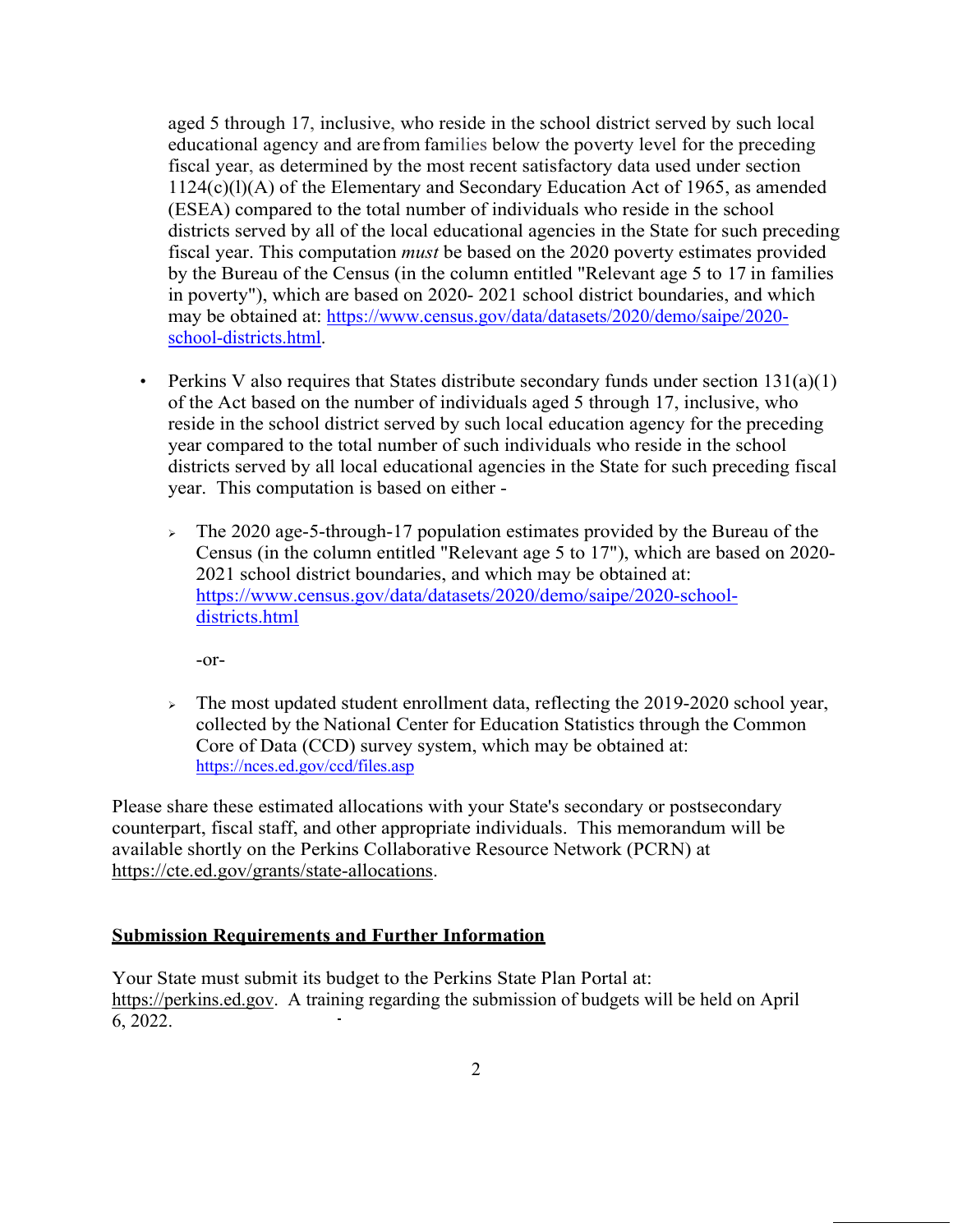Please contact Andrew Johnson, our office's lead for Perkins fiscal matters, if you have questions regarding your State's estimated allocation or any other information in this memorandum. Mr. Johnson may be reached by email at **Andrew.Johnson@ed.gov** or by phone at (202) 245-7786.

Attachment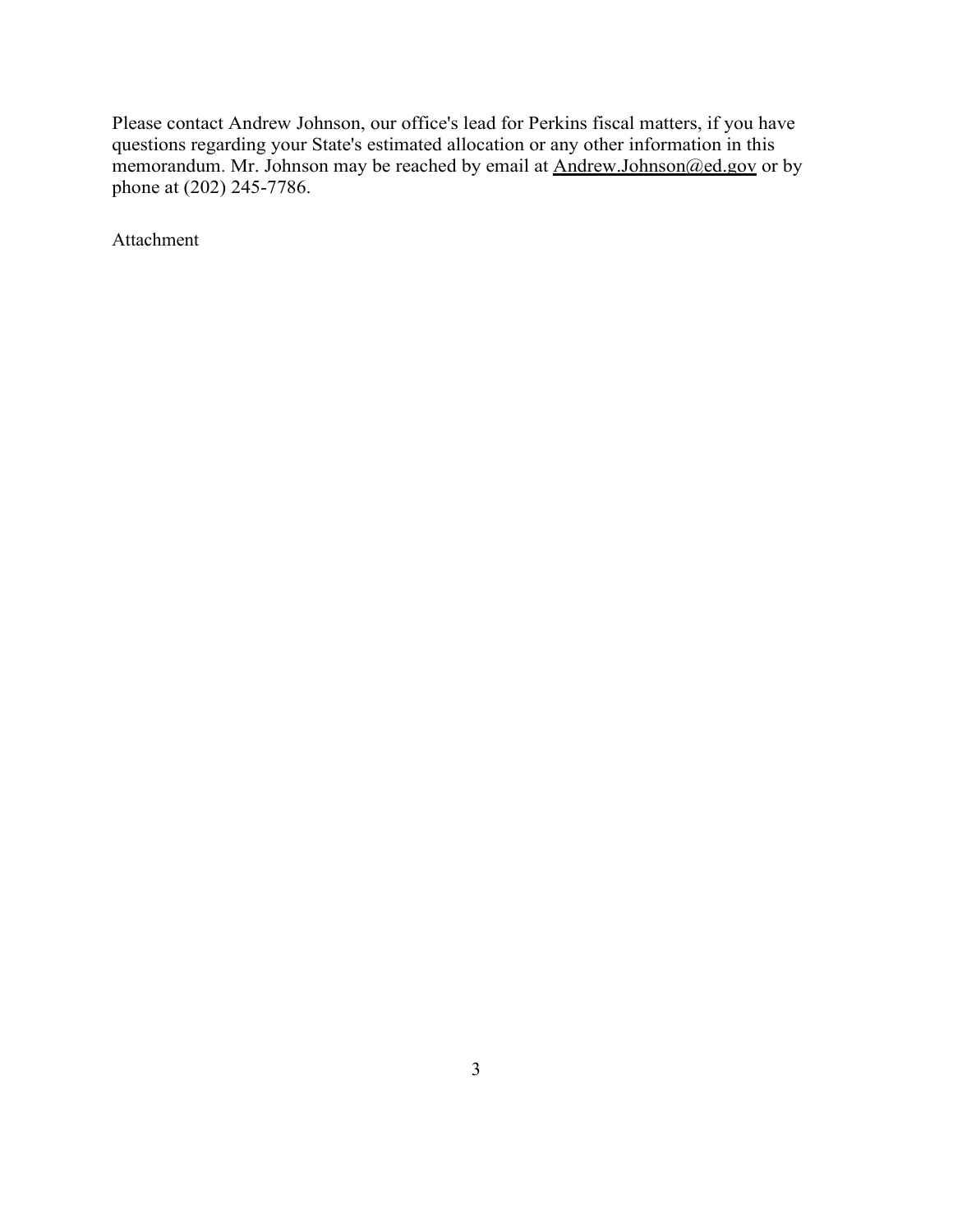## **CARL D. PERKINS CAREER AND TECHNICAL EDUCATION ACT OF 2006, AS AMENDED BY THE STRENGTHENING CAREER AND TECHNICAL EDUCATION FOR THE 21ST CENTURY ACT (PERKINS V)**

## **Table 1 – Estimated FY 2022 Title I Allocations (Career and Technical Education Assistance to States)**

| <b>State</b>         | <b>Total Estimated</b><br><b>Allocation</b> | <b>Available</b><br><b>July 1,2022</b> | <b>Available</b><br><b>October 1,2022</b> |
|----------------------|---------------------------------------------|----------------------------------------|-------------------------------------------|
| <b>ALABAMA</b>       | \$23,291,195                                | \$10,073,399                           | \$13,217,796                              |
| <b>ALASKA</b>        | \$5,614,066                                 | \$2,428,073                            | \$3,185,993                               |
| <b>ARIZONA</b>       | \$33,327,643                                | $\overline{$}14,414,145$               | \$18,913,498                              |
| <b>ARKANSAS</b>      | \$14,260,647                                | \$6,167,704                            | \$8,092,943                               |
| <b>CALIFORNIA</b>    | \$137,373,362                               | \$59,413,728                           | \$77,959,634                              |
| COLORADO             | \$20,677,590                                | \$8,943,020                            | \$11,734,570                              |
| CONNECTICUT          | \$11,797,221                                | \$5,102,277                            | \$6,694,944                               |
| <b>DELAWARE</b>      | \$6,035,653                                 | \$2,610,409                            | \$3,425,244                               |
| <b>FLORIDA</b>       | \$79,734,127                                | \$34,484,864                           | \$45,249,263                              |
| <b>GEORGIA</b>       | \$49,545,096                                | \$21,428,163                           | \$28,116,933                              |
| <b>HAWAII</b>        | \$6,725,491                                 | \$2,908,763                            | \$3,816,728                               |
| <b>IDAHO</b>         | \$8,371,565                                 | \$3,620,687                            | \$4,750,878                               |
| <b>ILLINOIS</b>      | \$48,668,688                                | \$21,049,119                           | \$27,619,569                              |
| <b>INDIANA</b>       | \$31,159,246                                | \$13,476,317                           | \$17,682,929                              |
| <b>IOWA</b>          | \$13,853,092                                | $\overline{$}5,991,437$                | \$7,861,655                               |
| <b>KANSAS</b>        | \$12,458,848                                | \$5,388,429                            | \$7,070,419                               |
| <b>KENTUCKY</b>      | \$21,143,647                                | \$9,144,589                            | \$11,999,058                              |
| <b>LOUISIANA</b>     | \$23,864,858                                | \$10,321,507                           | \$13,543,351                              |
| <b>MAINE</b>         | $\overline{86,725,491}$                     | \$2,908,763                            | \$3,816,728                               |
| <b>MARYLAND</b>      | \$19,645,329                                | \$8,496,569                            | \$11,148,760                              |
| <b>MASSACHUSETTS</b> | \$22,451,559                                | \$9,710,258                            | \$12,741,301                              |
| <b>MICHIGAN</b>      | \$44,937,488                                | \$19,435,381                           | \$25,502,107                              |
| <b>MINNESOTA</b>     | \$20,524,984                                | \$8,877,018                            | \$11,647,966                              |
| <b>MISSISSIPPI</b>   | \$15,313,919                                | \$6,623,242                            | \$8,690,677                               |
| <b>MISSOURI</b>      | \$27,205,718                                | \$11,766,423                           | \$15,439,295                              |
| <b>MONTANA</b>       | \$6,496,482                                 | \$2,809,717                            | \$3,686,765                               |
| <b>NEBRASKA</b>      | \$7,930,892                                 | \$3,430,096                            | \$4,500,796                               |
| <b>NEVADA</b>        | \$12,351,751                                | \$5,342,110                            | \$7,009,641                               |
| <b>NEW HAMPSHIRE</b> | \$6,725,491                                 | \$2,908,763                            | \$3,816,728                               |
| <b>NEW JERSEY</b>    | \$27,654,595                                | \$11,960,562                           | \$15,694,033                              |